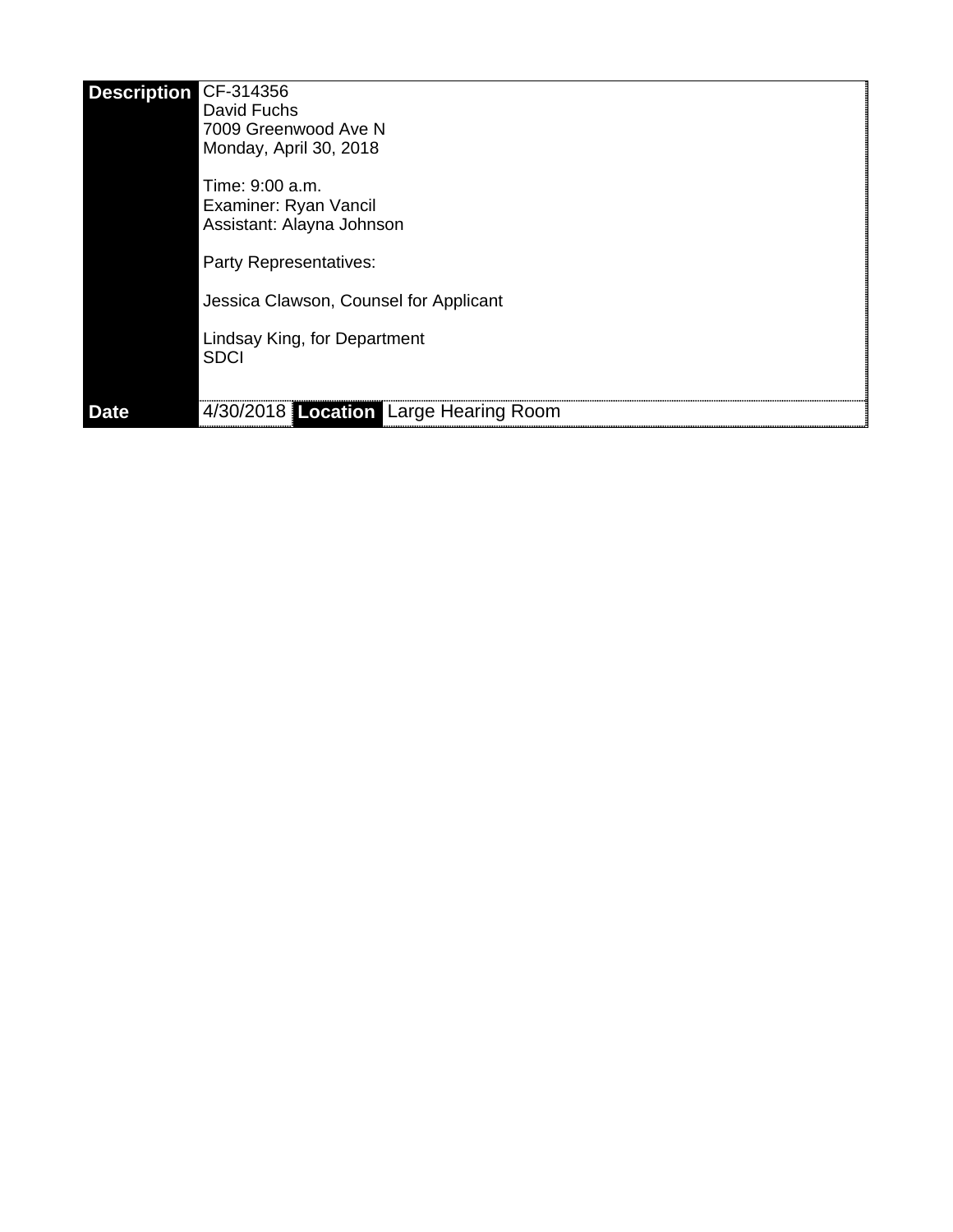| <b>Time</b> | <b>Speak</b> | <b>Note</b>                                                                                                                 |
|-------------|--------------|-----------------------------------------------------------------------------------------------------------------------------|
| 9:05:04 AM  |              | Hearing Examiner opens hearing and offers opening staterment.                                                               |
| 9:07:05 AM  |              | Jessica Clawson, Applicant's counsel, asks procedural question.                                                             |
| 9:07:46 AM  |              | Public testimony will begin.                                                                                                |
| 9:07:52 AM  |              | John Kennedy is sworn in.                                                                                                   |
| 9:08:08 AM  |              | Kennedy begins testimony.                                                                                                   |
| 9:10:04 AM  |              | Kennedy concludes.                                                                                                          |
| 9:10:17 AM  |              | Jeff Reibman is sworn in.                                                                                                   |
| 9:10:29 AM  |              | Reibman begins testimony.                                                                                                   |
| 9:13:04 AM  |              | Reibman concludes.                                                                                                          |
| 9:13:29 AM  |              | Irene Wall is sworn in.                                                                                                     |
| 9:13:41 AM  |              | Wall begins testimony.                                                                                                      |
| 9:17:47 AM  |              | Wall concludes.                                                                                                             |
| 9:18:04 AM  |              | Ron Lewis is sworn in.                                                                                                      |
| 9:18:20 AM  |              | Lewis begins testimony.                                                                                                     |
| 9:21:42 AM  |              | Lewis concludes.                                                                                                            |
| 9:21:54 AM  |              | Henry Brandis is sworn in.                                                                                                  |
| 9:22:06 AM  |              | Brandis begins testimony.                                                                                                   |
| 9:25:36 AM  |              | Brandis concludes.                                                                                                          |
| 9:25:57 AM  |              | Esther Bartfeld is sworn in.                                                                                                |
| 9:26:10 AM  |              | Bartfeld begins testimony.                                                                                                  |
| 9:37:37 AM  |              | Bartfield offers supporting documents and they are marked as Exhibit 1.                                                     |
|             |              | Bartfeld concludes.                                                                                                         |
| 9:37:44 AM  |              | Neil Shay is sworn in.                                                                                                      |
| 9:37:52 AM  |              | Shay begins testimony.                                                                                                      |
| 9:41:00 AM  |              | Shay concludes.<br>Jan Weldin is sworn in.                                                                                  |
| 9:41:25 AM  |              |                                                                                                                             |
| 9:41:34 AM  |              | Weldin begins testimony.                                                                                                    |
| 9:43:17 AM  |              | Weldin concludes.                                                                                                           |
| 9:43:30 AM  |              | Clawson offers binder of Applicant's exhibits.<br>Exhibit 1 is admitted.                                                    |
| 9:45:07 AM  |              |                                                                                                                             |
| 9:46:55 AM  |              | Exhibit 1 is re-labelled as Exhibit 49. The Applicant's exhibits 1-48 will be<br>entered as Exhibits 1-48.                  |
| 9:47:12 AM  |              | The printed copy of the Applicant's presentation will be marked as Exhibit 50.                                              |
|             |              | Exhibits 1-50 are admitted.                                                                                                 |
| 9:48:28 AM  |              | Clawson calls Shannon Loew as a witness and he is sworn in.                                                                 |
| 9:48:38 AM  |              | Loew begins tesitmony for the Applicant.                                                                                    |
| 10:23:10 AM |              | Loew refers to page 20 of Exhibit 50.                                                                                       |
| 10:32:34 AM |              | Record will stay open through Friday, May 4th for public comment because of<br>issues with SDCI's website over the weekend. |
| 10:32:54 AM |              | Break. Return at 10:45.                                                                                                     |
| 10:45:41 AM |              | Back on the record.                                                                                                         |
| 10:50:40 AM |              | Applicant offers more letters of support from the public, and they are marked<br>and admitted as Exhibit 51.                |
| 10:57:13 AM |              | Loew refers to page 27 of the presentation.                                                                                 |